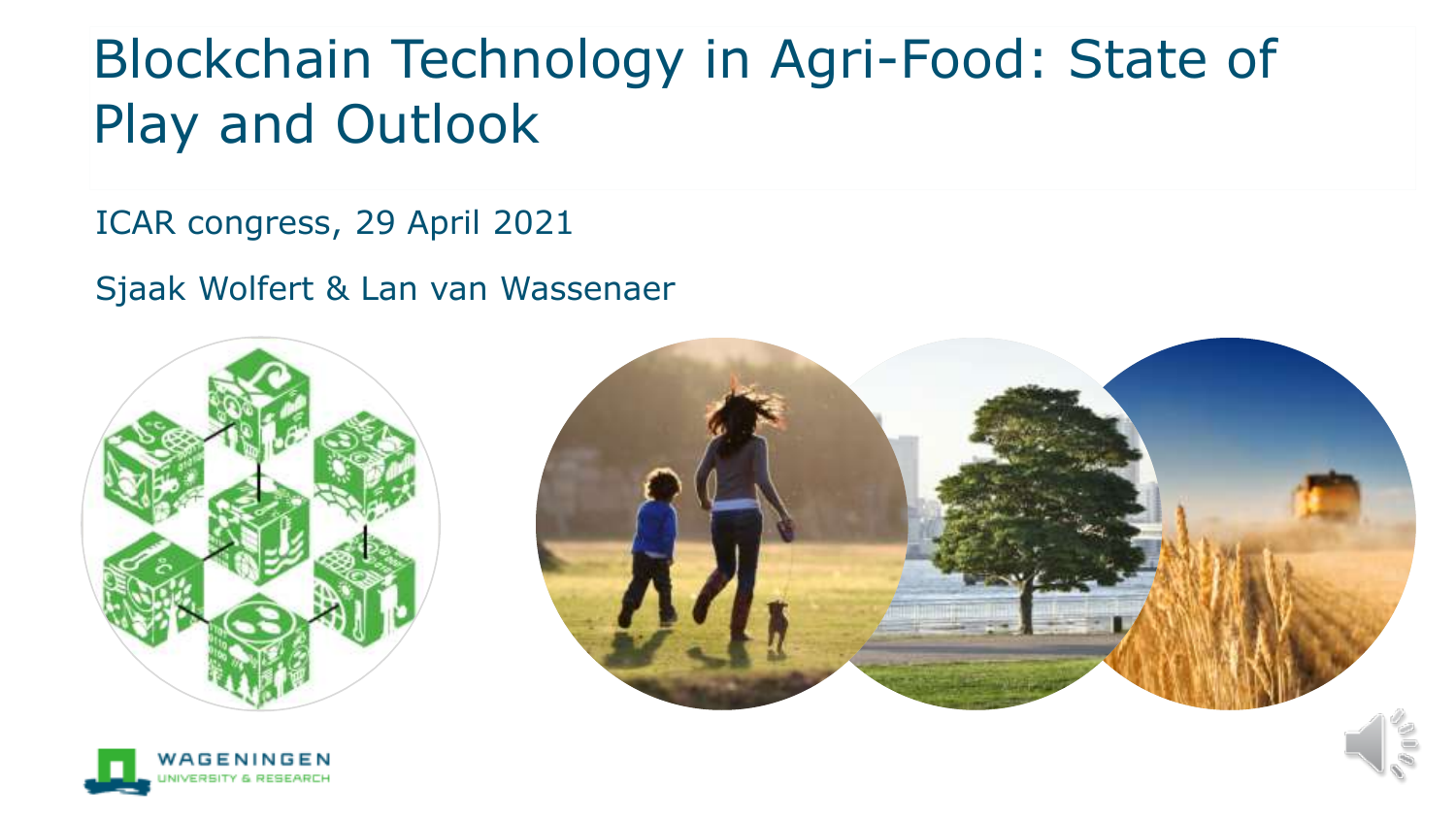### Outline of this presentation

1. Setting the scene: digital transformation of agri-food 2.Key concepts of Blockchain Technology 3.Illustrative example from Beef supply chain 4.Opportunities and challenges of Blockchain 5.How to start with Blockchain? 6.Wrap-up and conclusions





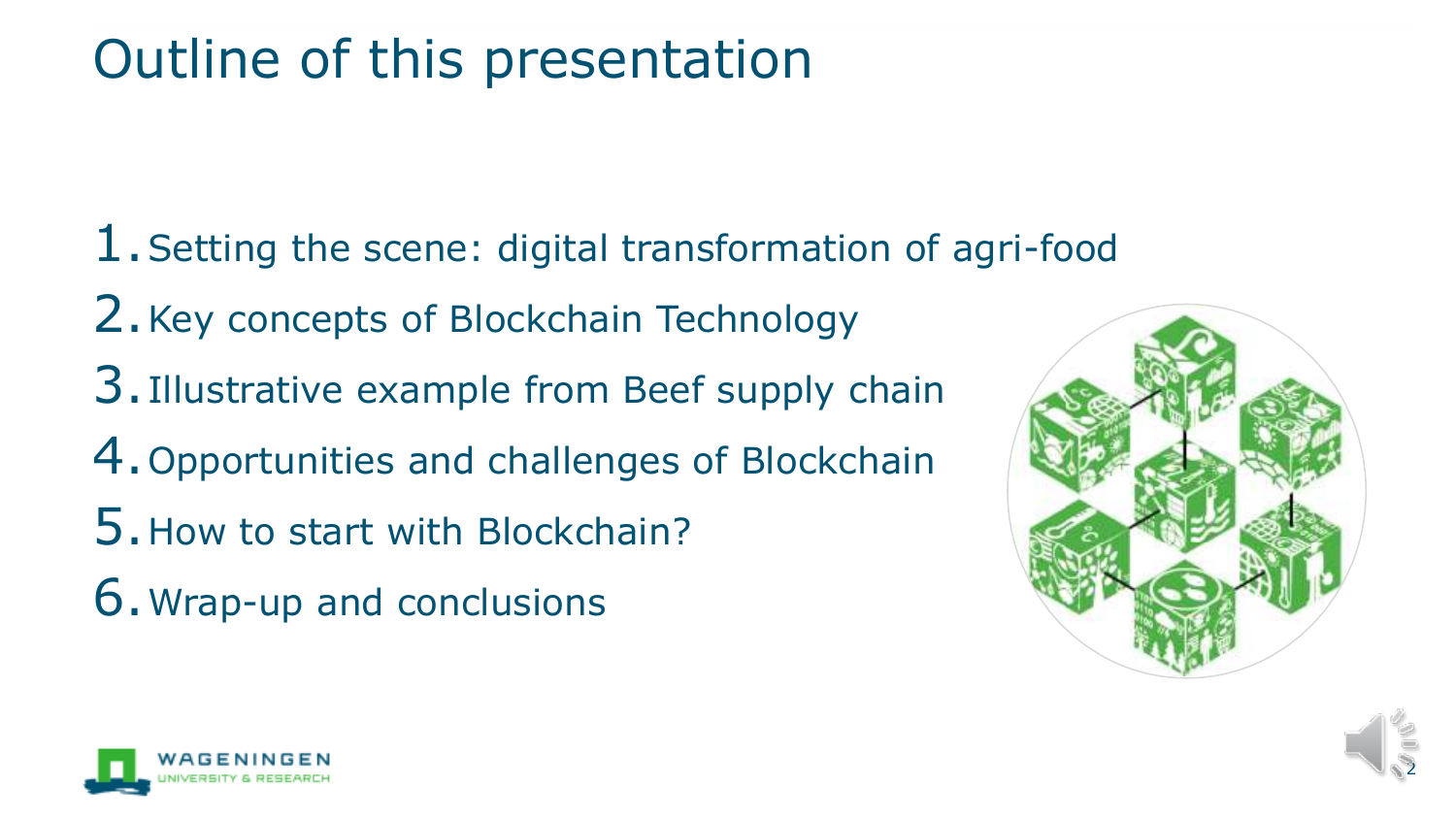### **Digital Transformation of Agri-Food in 4 areas coming together**



<https://www.linkedin.com/pulse/transdisciplinary-data-driven-research-social-sjaak-wolfert/>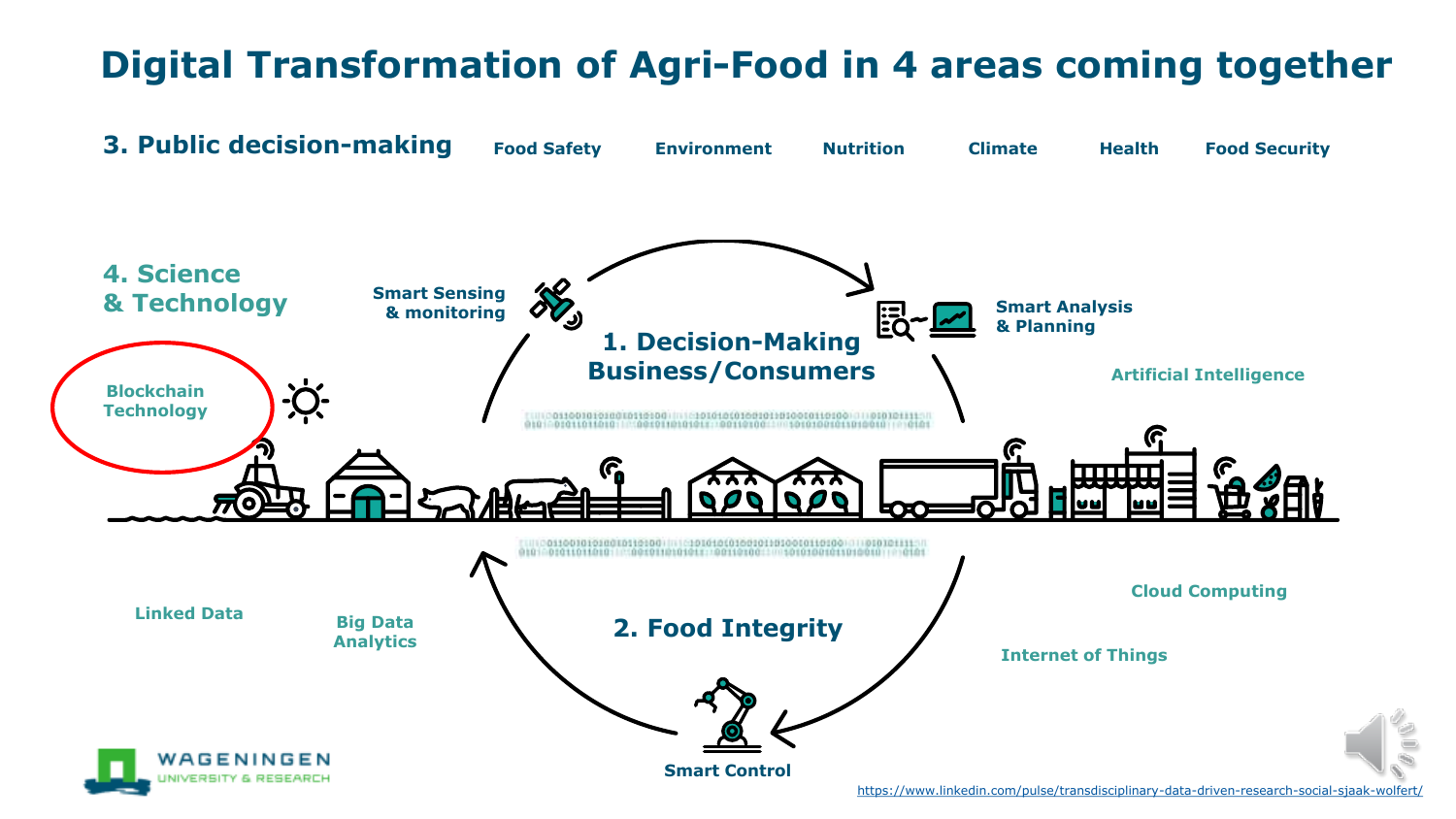# Key Aspects of Blockchain Application

Blockchain is *an* implementation of Distributed Ledger Technology

■ Technology (Components, Architecture, Frameworks, Performance)



- Ecosystems (actors, context, enabling environments)
- Governance & Business Models



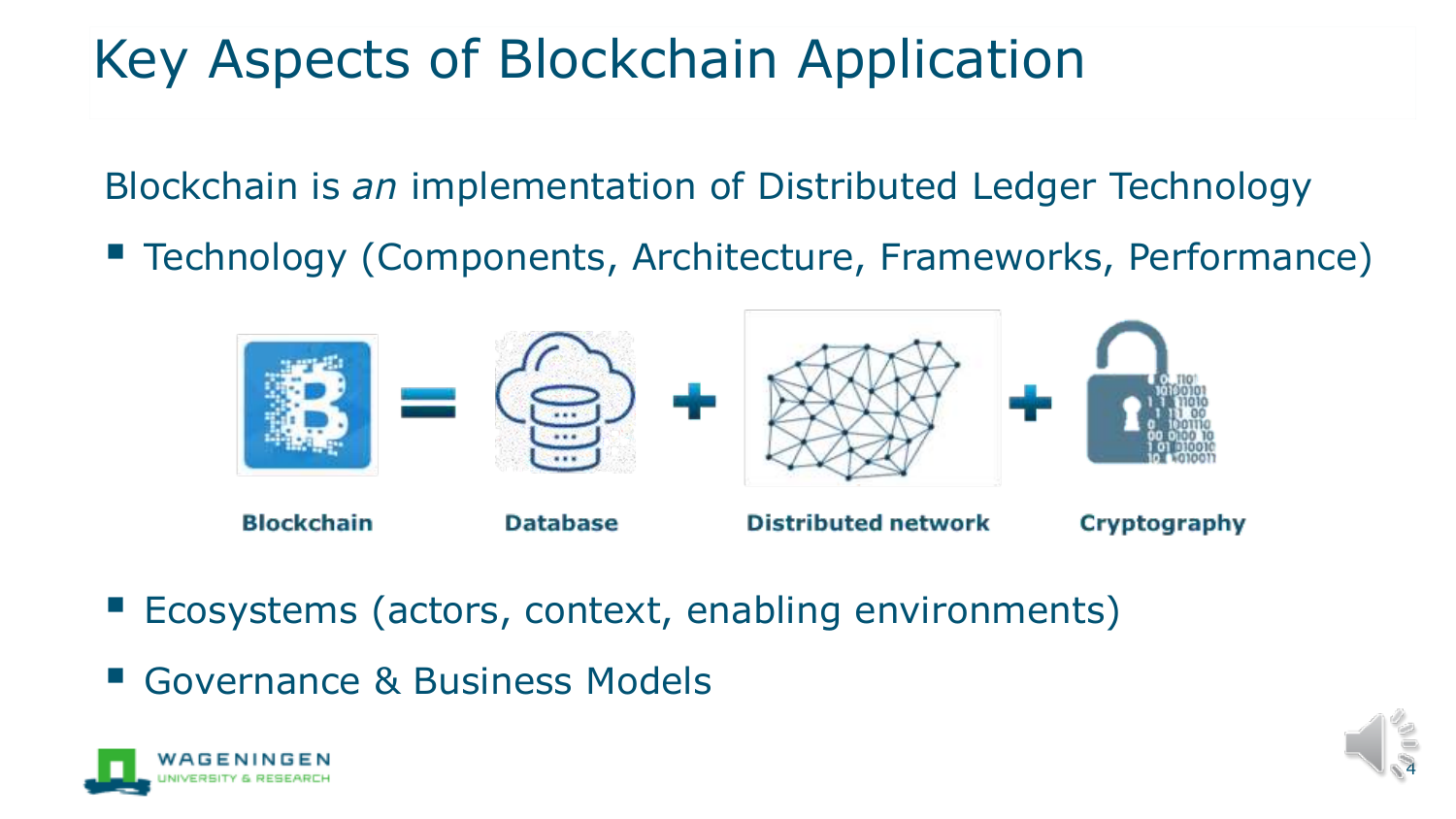### Smart Contracts

- Smart contracts are self-executing agreements that are triggered on the basis of predefined and agreed events
	- $\cdot$  E.g. Rainfall  $> 200$  mm
	- Market price of commodity > USD 100





5

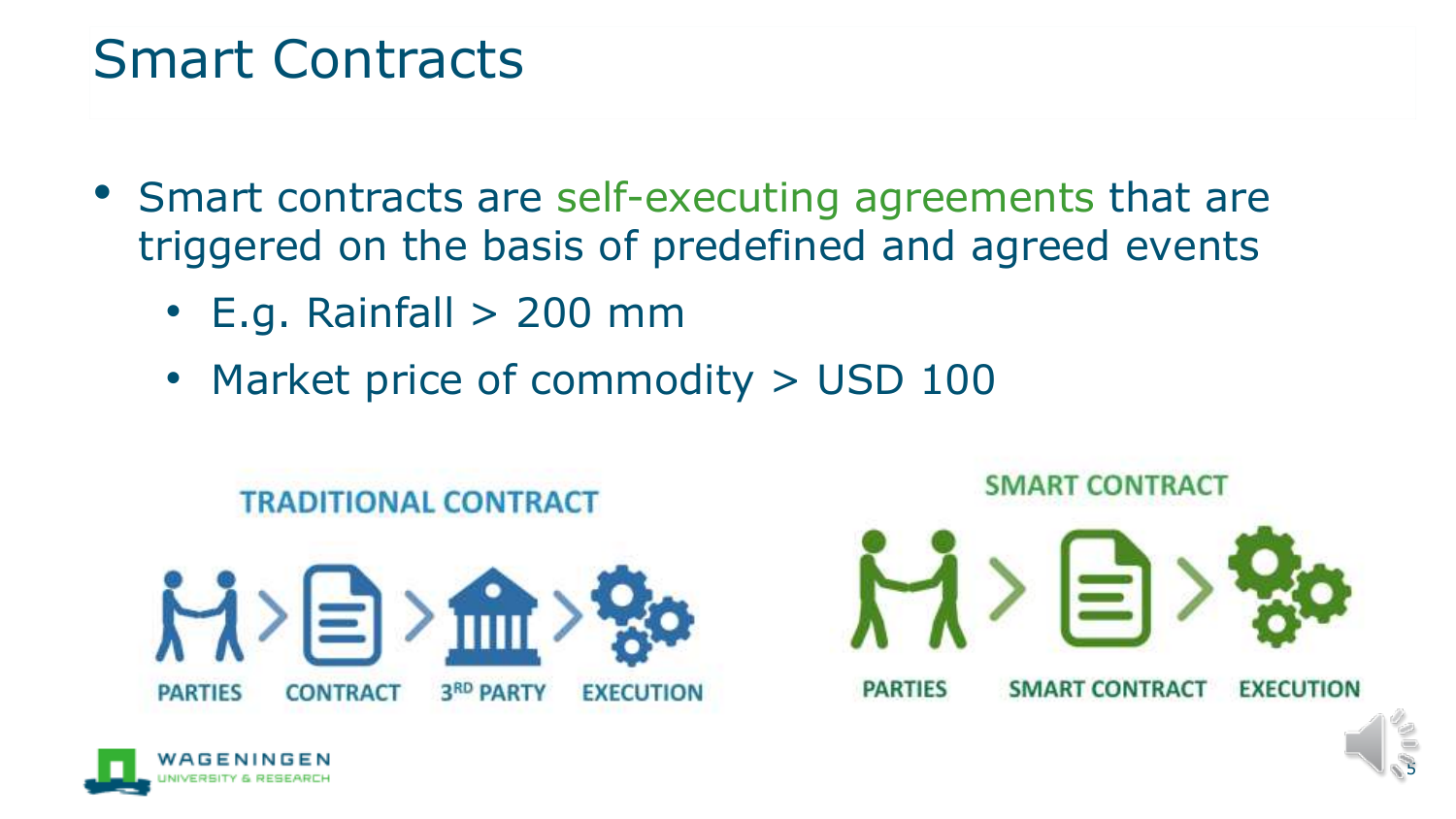# Example: Beefchain (Wyoming, US)



### Reasons to start:

**Filter** Free range cattle: commodity difficult to monetize without giving incontrovertible proof to consumer

### Goal:

- establish immutable, auditable, provenance to better capture the free range, grass-fed premium
- Rancher who diligently raised a cow on the open range receives a price similar to that of a cow raised in unknown conditions.



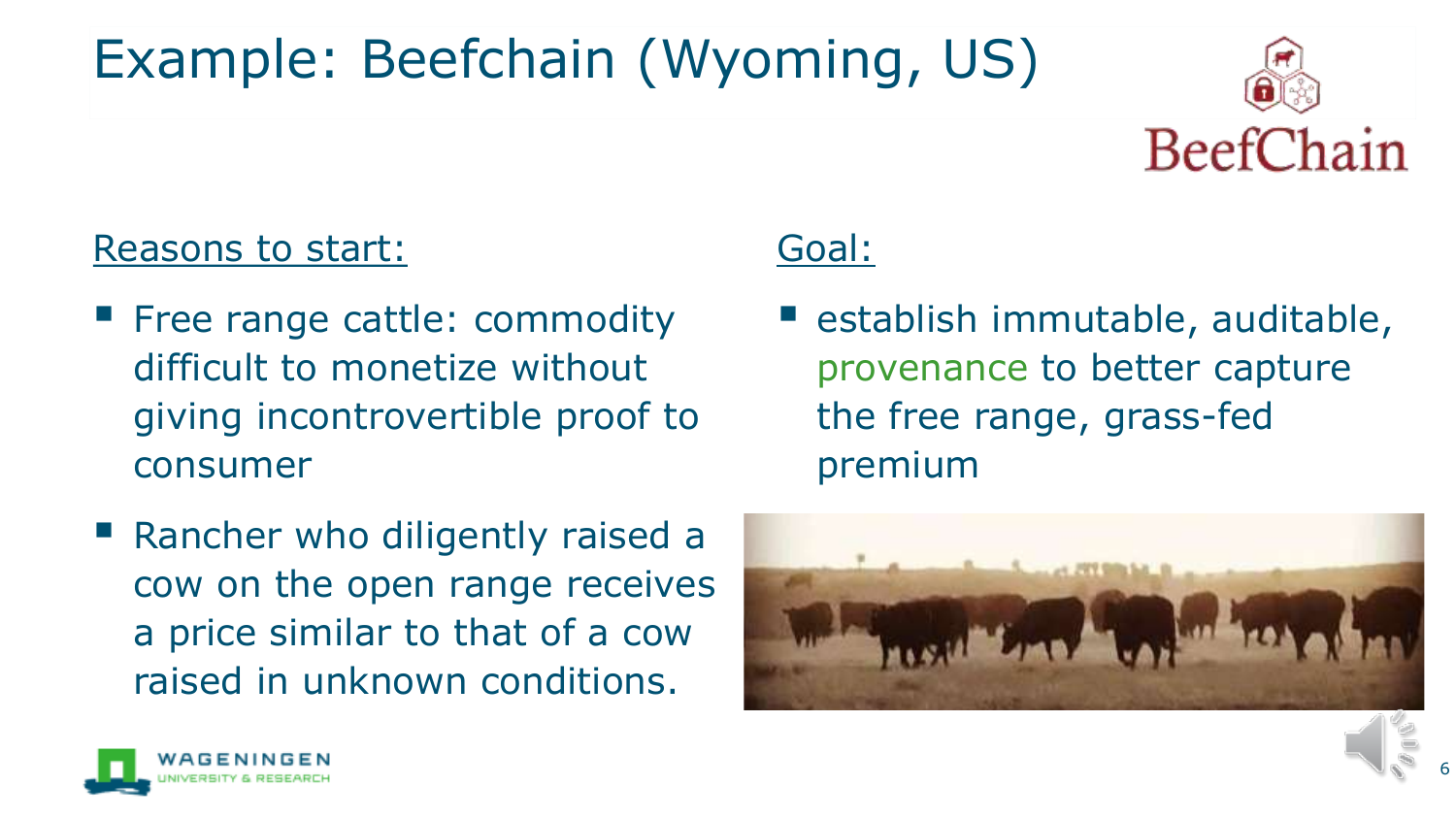### Beefchain: how does it work?



### Cow: RFID tag











Trace cow movement Trace cow movement provenance information



7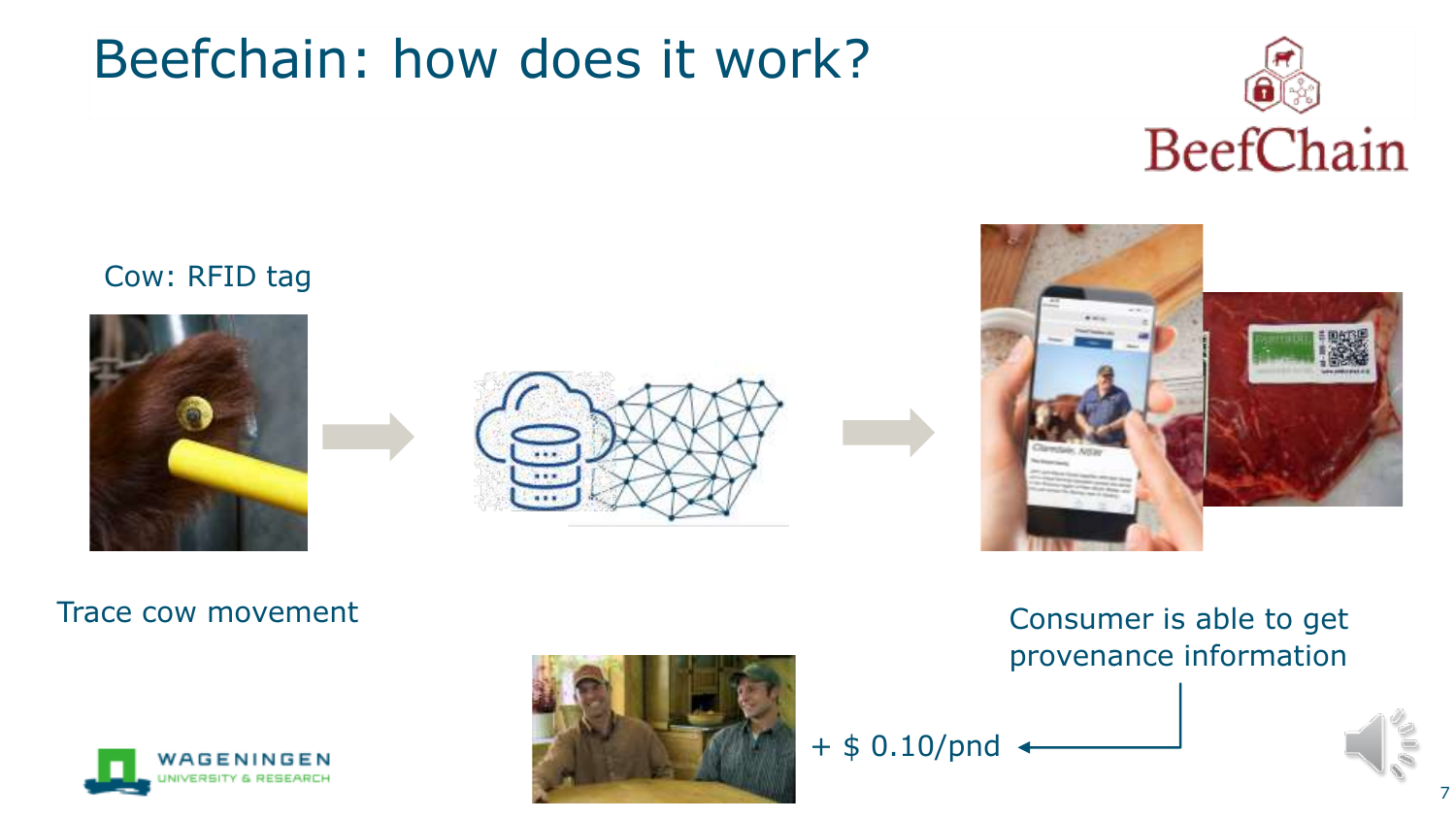## The Ecosystem: key actors involved



| <b>Actor</b>             | <b>Role</b>                                          |
|--------------------------|------------------------------------------------------|
| 8 Ranches                | <b>Beef suppliers</b>                                |
| <b>Beefchain</b>         | Blockchain start-up                                  |
| <b>Avery Dennison</b>    | Packaging solution (QR)                              |
| True-test (now Datamars) | Animal monitoring                                    |
| University of Wyoming    | Education, blockchain code                           |
| <b>USDA</b>              | <b>Certification for process</b><br>verified program |



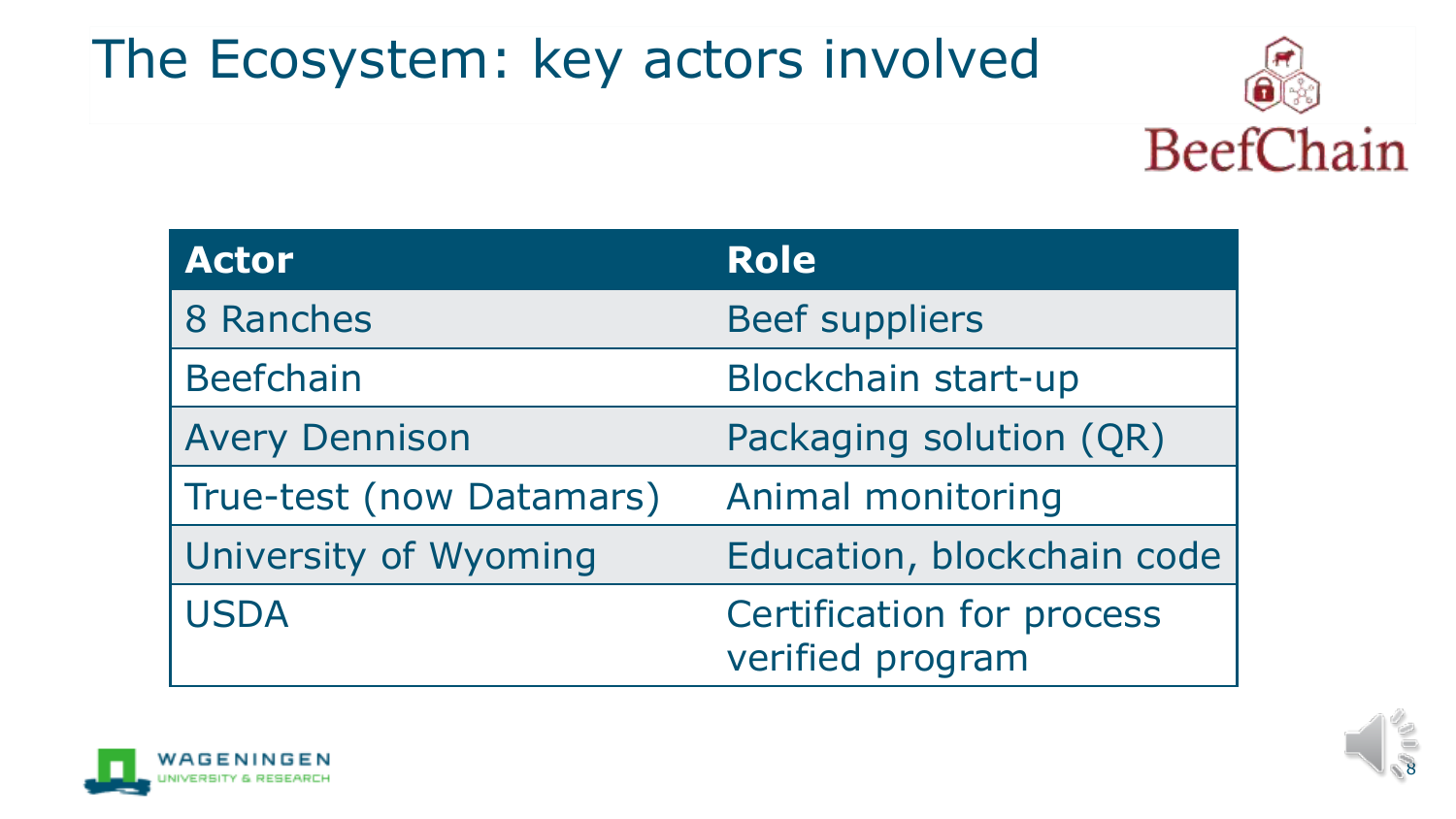### Governance & Business Models



- rancher-centric supply chain utilizing blockchain was created to recapture the value now realized by third-party feedlots and processors
- end-to-end supply chain solution "Rancher to Retail": offering exclusive, long-term relationships with buyers across the globe
- consumer has an interest in the value generated in the network
- received USDA certification to create extra trust layer



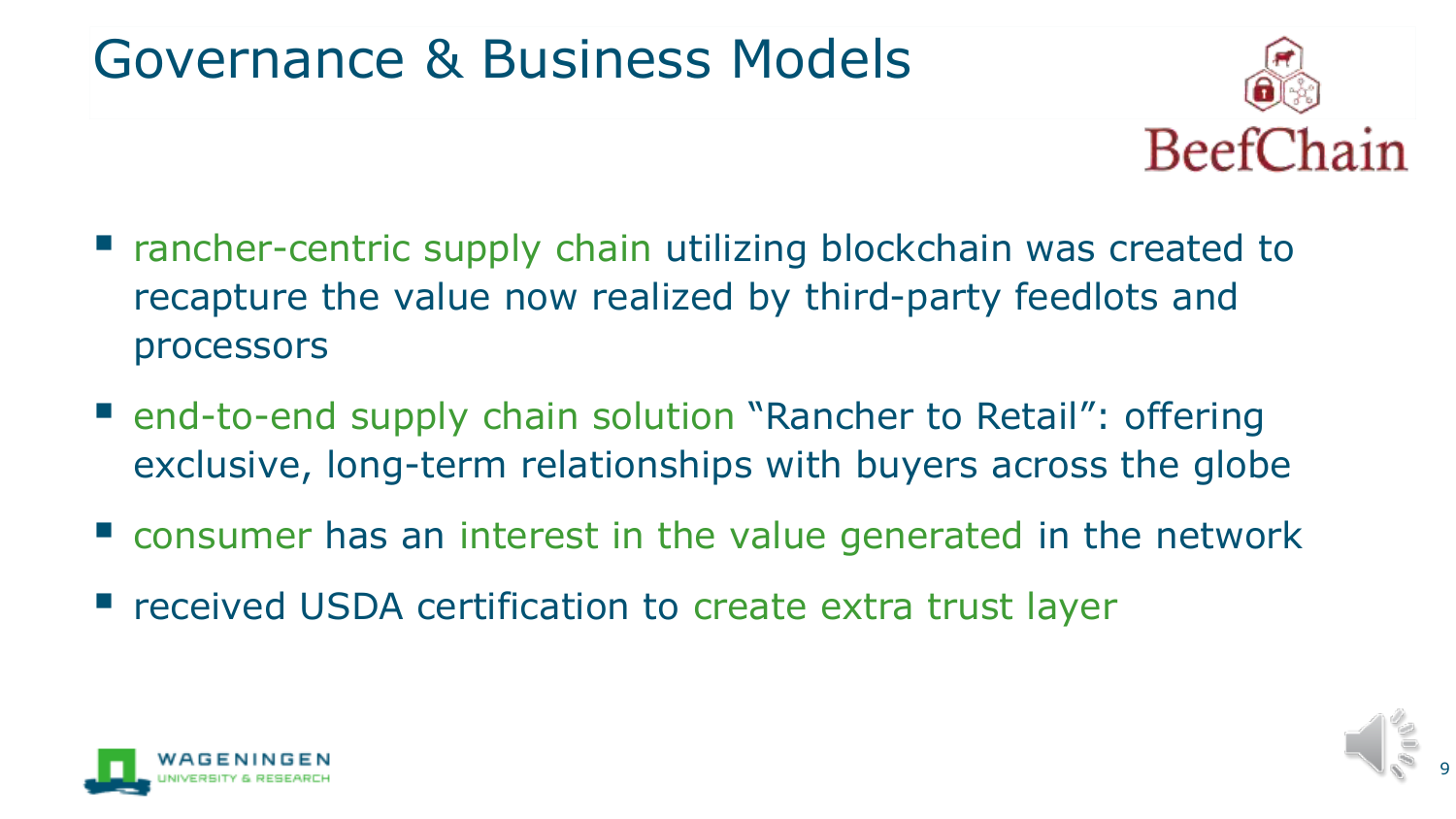# Why and what for blockchains are used in agri?

### Technically:

- **Transparency en reliability (by** immutability, technical blindness and redundancy in the ledger
- Efficiency in digital transactions by smart contracts
- Data sovereignty and democracy in the data-ecosystem: control over your own data in distributed networks



- **Production transparency**
- **Traceability for food safety and** chain optimization
- Information supply to consumers
- Positioning of farmers in the data economy



10

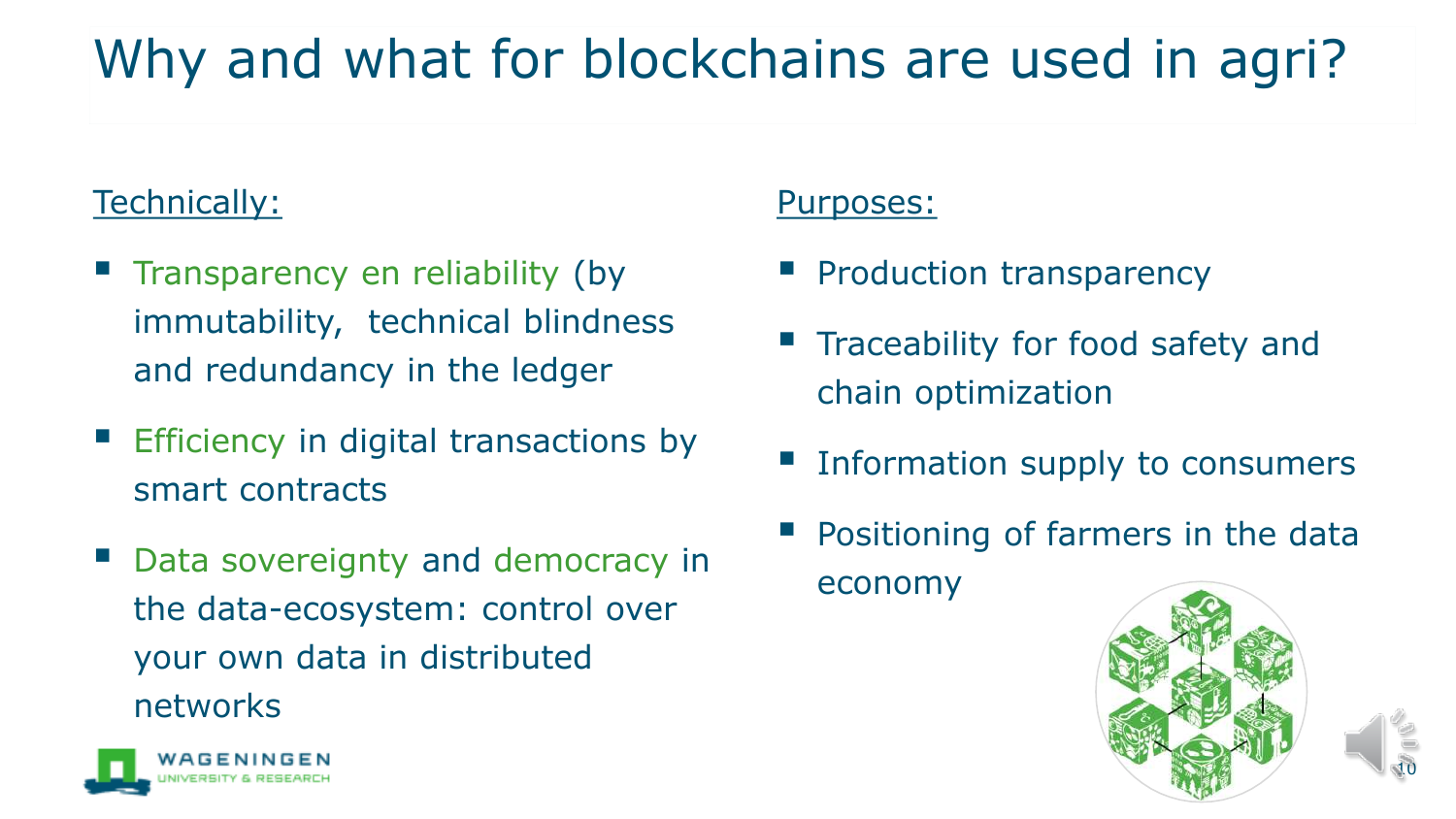### What are the challenges?

- $\blacksquare$  Coping with the complexity of the technology and its implications
	- many variations: public/private, open/closed, types of ledgers
- Breaking the hen-and-egg problem: stakeholders are often hesitant to participate in blockchain projects before the value is proven
- Connecting to existing databases and legacy system  $\rightarrow$  scalability



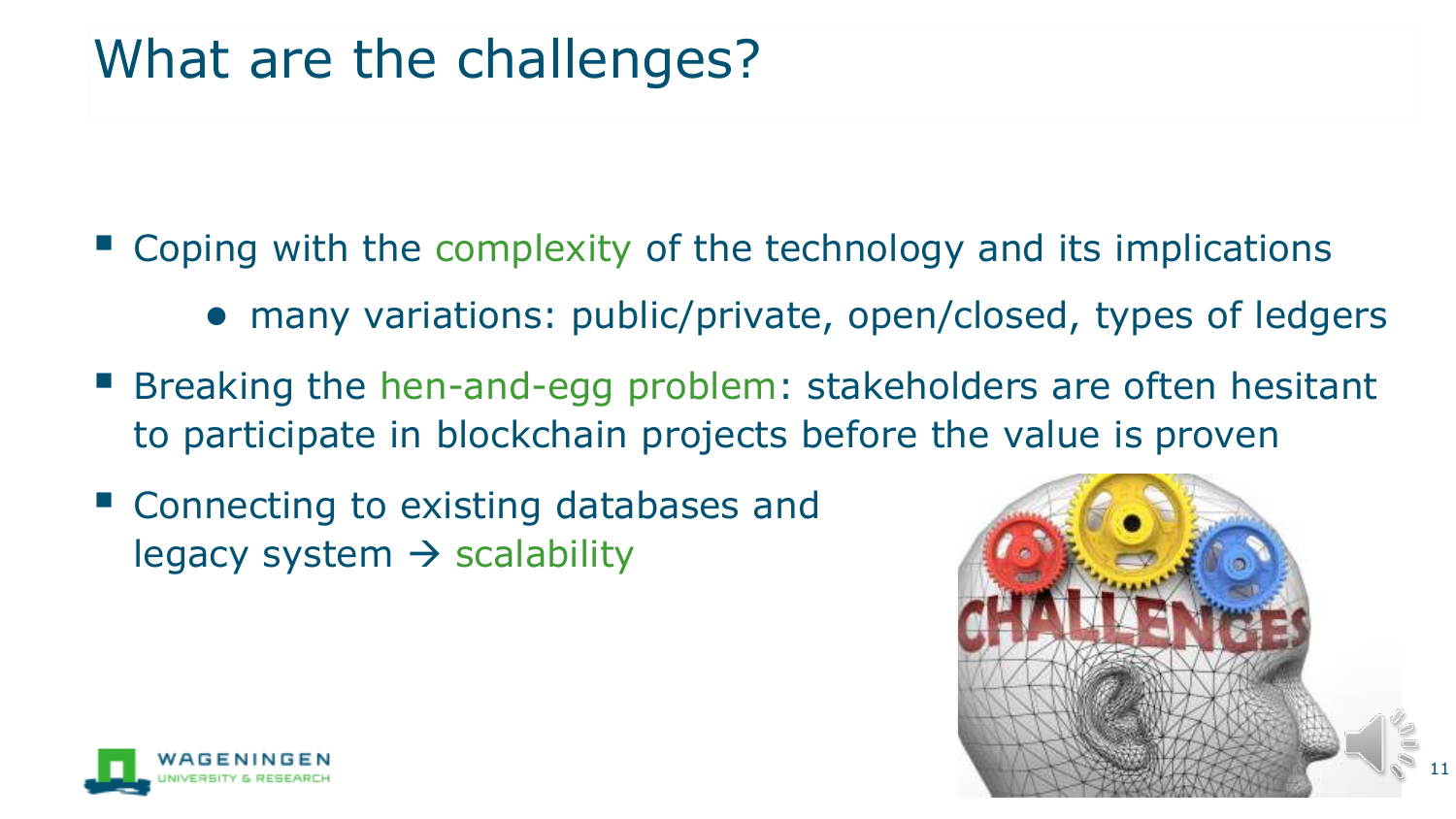# Best practices/learning experiences



- Focus on the problem to be addressed and the need for information in the ecosystem
- Engage end-users from the start of the project and identify the minimum viable ecosystem based on their commitment, urgency and position
- Take an agile approach to design and development, make mock-ups as soon as possible before building the software.
- Build upon 'Common Grounds' (existing data infrastructure, data models, interfaces and standard messages)



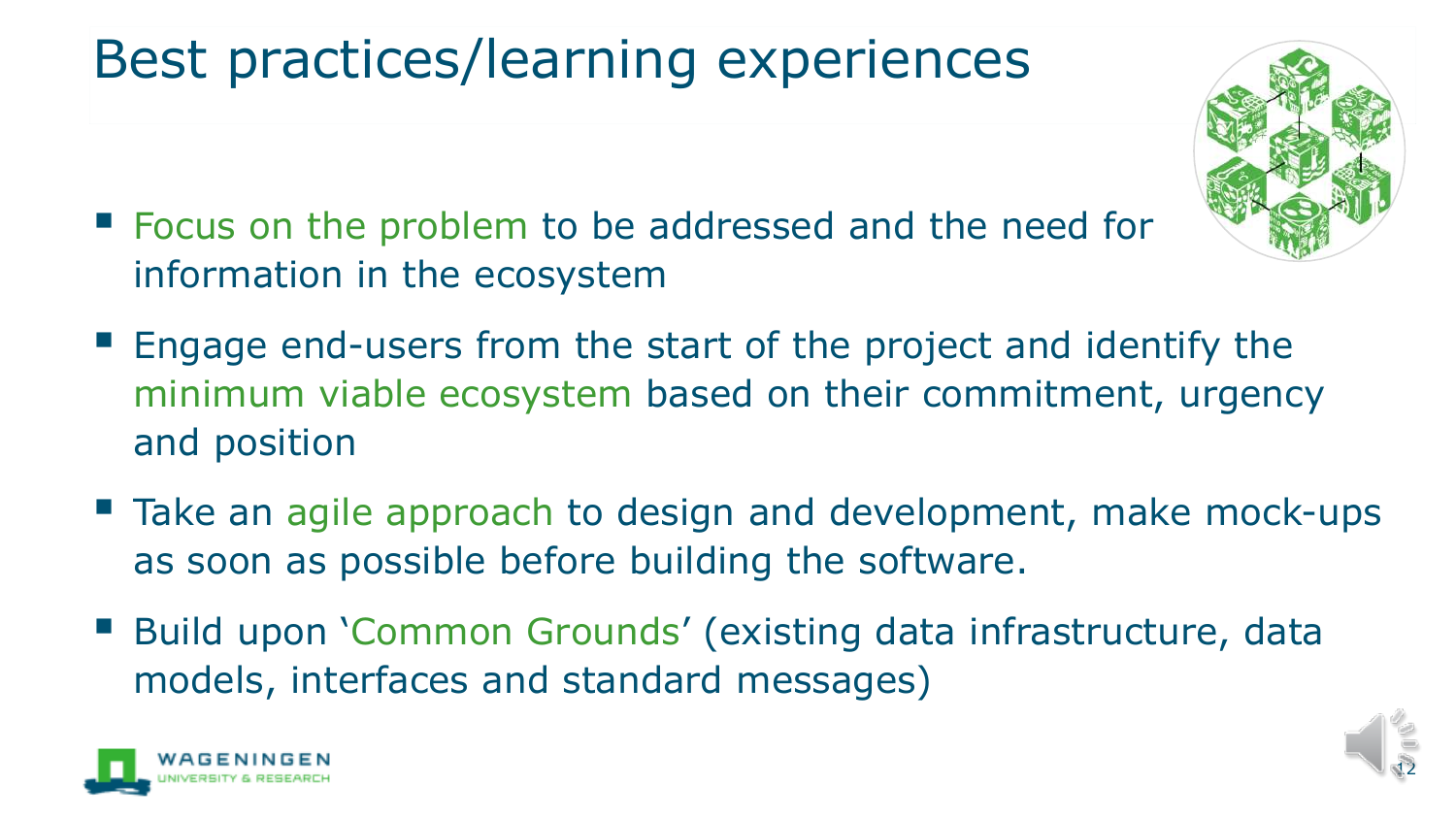### **Conclusions**

- Blockchain is a technology that is not coming alone: business ecosystems, governance and business models are its companions
- This combination can be disruptive in democratizing supply chains changing stakeholders' positions – usually not visible at the beginning
- Together with technical complexity makes Blockchain not easy to apply
- Hence, successful, large-scale examples in agri-food are still rare
- Start with a clear objective, a minimum viable ecosystem, then step-by-step approach based on common grounds